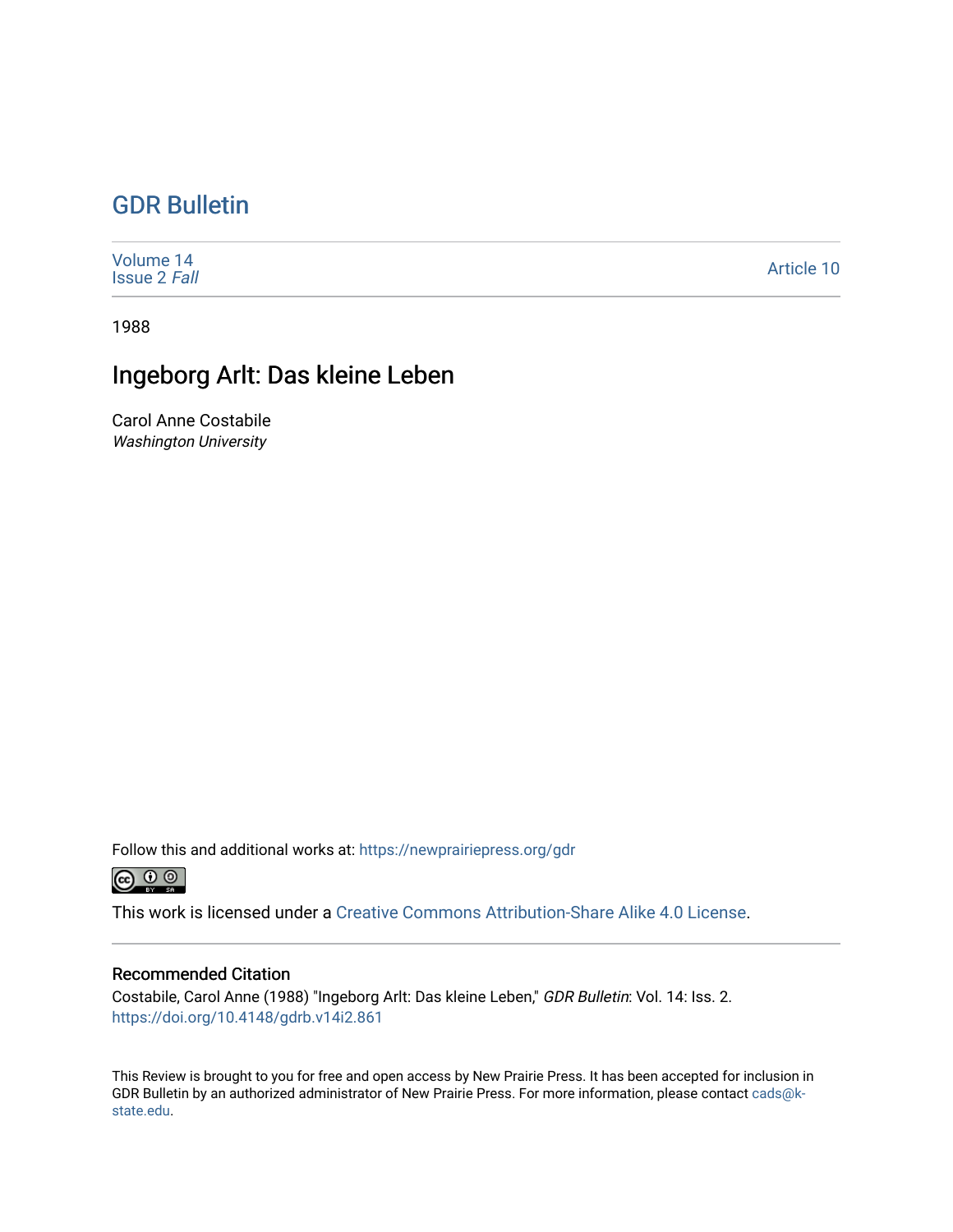Selbstfindungsprozeß soll u.a. ein "Ergebnis des schreibenden Nachdenkens" (9) sein, wie Rüdenauer in ihrer Einleitung mit viel Pathos beteuert. "Die Chance und das Risiko des Schreibens" (7)!

Alle Frauen sind geschieden und haben Kinder, nur die an multipler Sklerose leidende Barbara ist noch verheiratet. Die geschiedenen Frauen leiden darunter, "alleinstehend" und "alleinerziehend" zu sein. Nicht nur die Einsamkeit macht ihnen Probleme, sie müssen erst lernen, "alleinstehen" nicht mehr mit "hilflos, wehrlos, schutzlos- und ein bißchen 'ehrlos'" (129) zu assoziieren. Die Beschwernisse des Alltags, die Enttäuschung über unerfüllte Lebensträume werden eindrucksvoll geschildert. Klagen werden geäußert über das Übermaß an Bürokratie, den Mangel an Wohnraum, an individuellen Entwicklungsmöglichkeiten, besonders wenn Kinder zu versorgen sind,—allerdings wird nur sehr am Rande Bezug auf den Prozeß der gesellschaftlichen Veränderung genommen. Bereits in ihrer Einleitung schreibt die Herausgeberin, daß "die richtige Partnerwahl" (9) am wichtigsten im Leben von Frauen ist. Auf dieser Ebene bewegen sich dann auch die Reflexionen: eine harmonische Familie ist das Ziel einer jeden Frau, Berufstätigkeit sollte damit in Einklang gebracht werden. Die schlechten Erfahrungen in ihren Ehen haben bei den Verfasserinnen der "Tagebücher" kein Abweichen von sehr traditionellen Vorstellungen bewirkt. Alle träumen von einem starken Mann an ihrer Seite, und die Schneiderin Elke dichtet unbeholfen: "Wieviel hat sich geändert? / Gut, wir sind selbstbewußter, / gleichgestellt, / verdienen Geld. / Unabhängig können wir sein- / doch, / wir lieben noch / erobert zu werden / und verehrt, / nicht umgekehrt" (34). Die von Maxie Wander zusammengestellten Frauenprotokolle Guten Morgen, du Schöne (1978) und später erschienene Anthologien, wie z.B. Angst vor Liebe und andere Geschichten über Frauen (1984 hrsg. von Meta Borst), sind Ausdruck eines ganz anderen Konflikt- und auch Selbstbewußtseins von Frauen in der DDR. Entwicklungsprozesse, die Frauen in diesen Werken schildern, hat keine der "Tagebuch"-Frauen durchgemacht, deren Überlegungen erst ganz zaghaft sich mit ihrer Position als Frau in der (sozialistischen) Gesellschaft befassen.

*42* 

von Gerdi, einer geschiedenen, ehemaligen Lehrerin mit fünf Kindern, denen der Titel Dünne Haut entnommen ist. Gerdi nimmt ihre vorliegenden Tagebucheintragungen, Briefe und andere Erinnerungsstücke zum Anlaß, um über ihr Leben zu reflektieren, und häufig unterbricht sie den chronologischen Ablauf mit kritischen Kommentaren. U.a. veranschaulicht sie den Kampf um die Durchsetzung von gesetzlichen Bestimmungen in der Provinz. Zunächst wurde ihr bei Ankündigung ihrer Schwangerschaft nahegelegt, ihren Beruf aufzugeben, da man den Kindern den Anblick einer Schwangerin nicht zumuten könne, dann wurde ihr der Mutterschaftsurlaub mit der Begründung verwehrt, daß Lehrerinnen auf Grund ihrer vielen Freizeit so etwas nicht benötigen (89-91). Gerdi kämpft um die Verbesserung der Situation von Frauen, doch ihre Erfahrungen verbittern sie. Beziehungen zwischen Mann und Frau "ohne Falschheit und Heuchelei" (143) sind ihr nur im Traum vorstellbar, trotzdem richtet sich auch ihre Sehnsucht am Ende ihrer Aufzeichnungen danach, an einer starken männlichen Schulter Ruhe und Geborgenheit zu finden (155).

Die Herausgeberin hatte sich zum Anliegen gemacht, ein repräsentatives Bild darzustellen. Da bleibt nur zu hoffen, daß die Auswahl der Beiträge nach sehr subjektiven Kriterien erfolgte, und die vorliegende Zusammenstellung nicht den Bewußtseinsstand von Frauen in der DDR in den achtziger Jahren widergibt.

Heidrun Suhr University of Minnesota

Das kleine Leben. By Ingeborg Arlt. Berlin: Aufbau, 1987. 165 pages.

Ingeborg Arlt's novel  $Das$  kleine Leben is fraught with conflicts: conflicts about life, death, love, and personality conflicts between Barbara, the main character, and her boss, Mr. Wannwitz. The link between these conflicts becomes apparent when Barbara and Mr. Wannwitz argue about the ramifications of suicide.

Mr. Wannwitz, a character stubborn in his ideas and quick with words and judgements, makes a statement

1